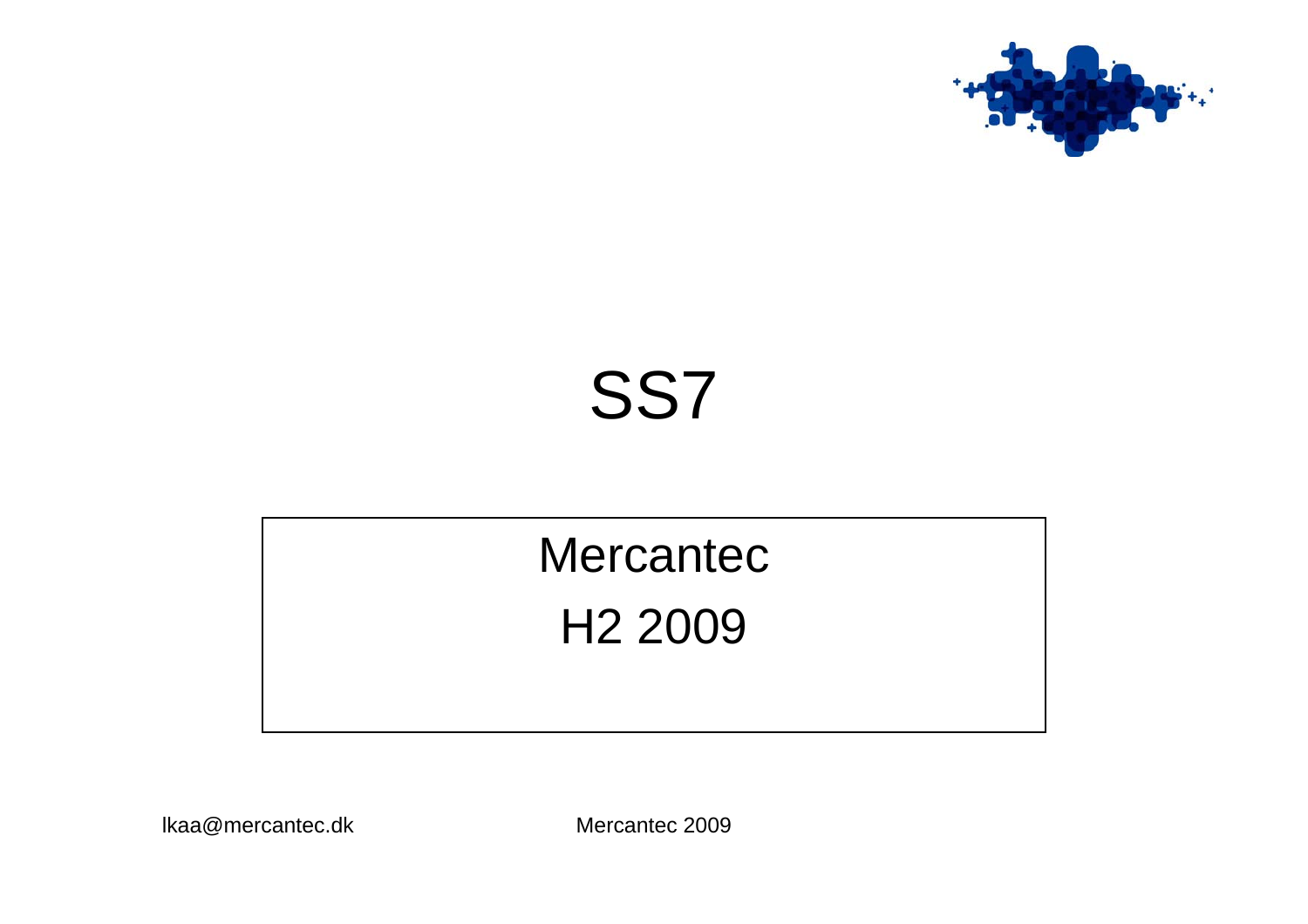- basic call setup, management, and tear down
- wireless services such as personal communications services (PCS), wireless roaming, and mobile subscriber authentication
- local number portability (LNP)
- enhanced call features such as call forwarding, calling party name/number display, and threeway calling
- efficient and secure worldwide telecommunications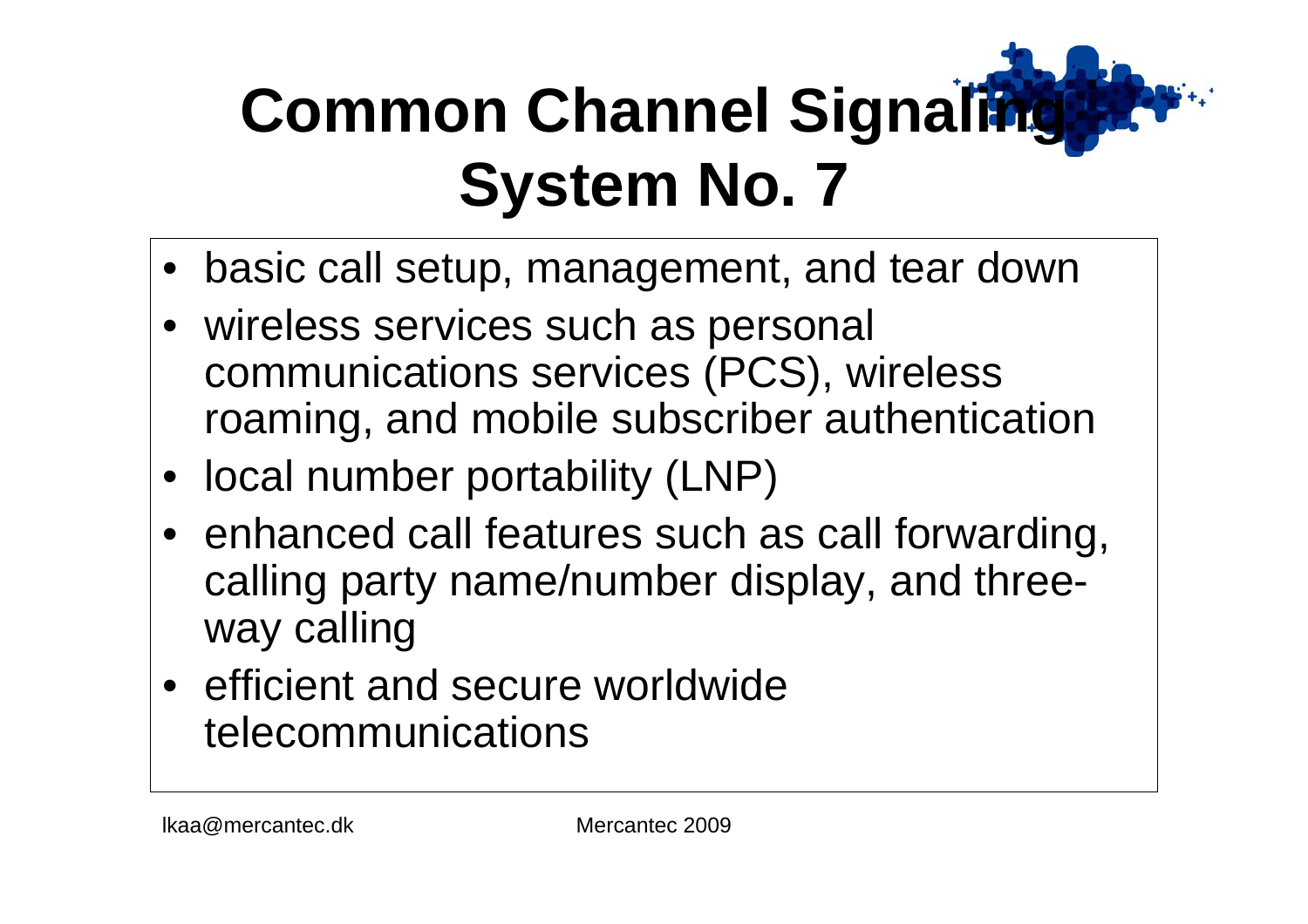- faster call setup times (compared to in-band signaling using multi-frequency (MF) signaling tones)
- •more efficient use of voice circuits
- •support for **Intelligent Network** (IN) services which require signaling to network elements without voice trunks (e.g., database systems)
- improved control over fraudulent network usage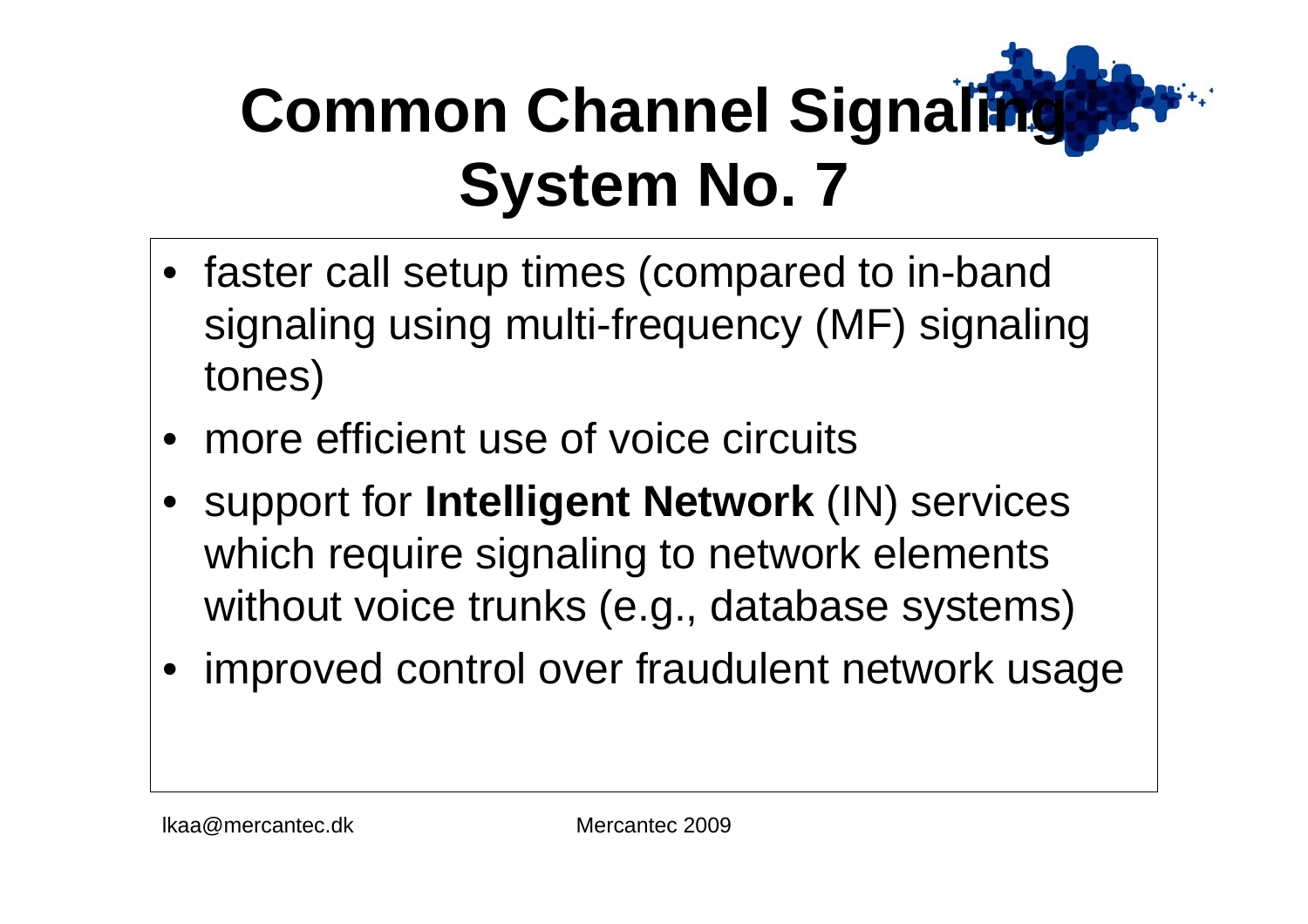- **SSP** (Service Switching Point)
- **STP** (Signal Transfer Point)
- **SCP** (Service Control Point)



lkaa@mercantec.dk Mercantec 2009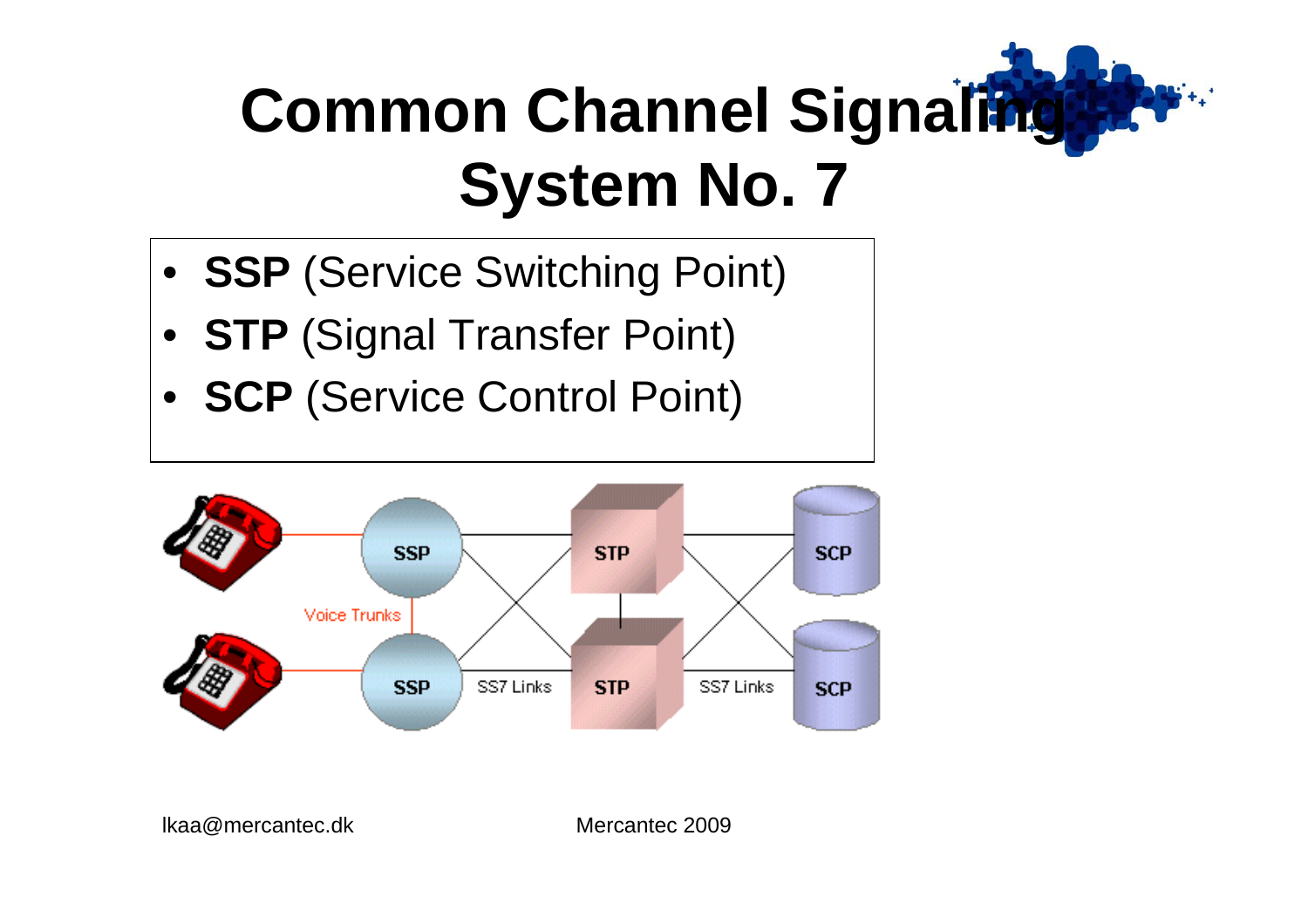# SSP

- 
- **SSPs** are switches that originate, terminate, or tandem calls. An SSP sends signaling messages to other SSPs to setup, manage, and release voice circuits required to complete a call. An SSP may also send a query message to a centralized database (an **SCP**) to determine how to route a call (e.g., a toll-free 1-800/888 call in North America). An SCP sends a response to the originating SSP containing the routing number(s) associated with the dialed number. An alternate routing number may be used by the SSP if the primary number is busy o r the call is unanswered within a specified time. Actual call features vary from network to network and from service to service.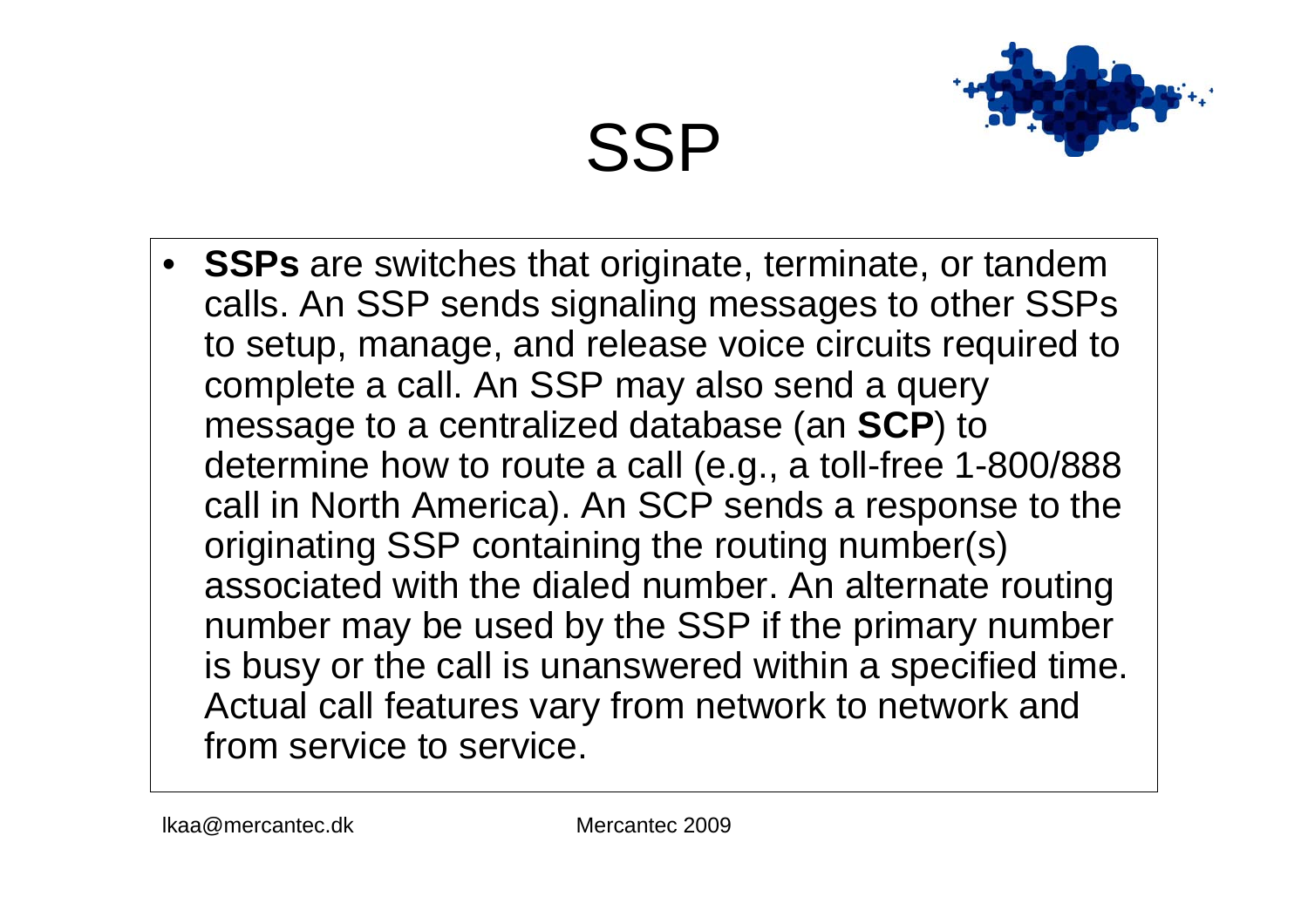# STP

- 
- Network traffic between signaling points may b e routed via a packet switch called an **STP**. An STP routes each incoming message to an outgoing signaling link based on routing information contained in the SS7 message. Because it acts as a network hub, an STP provides improved utilization of the SS7 network by eliminating the need for direct links between signaling points. An STP may perform **global title translation**, a procedure by which the destination signaling point is determined from digits present in the signaling message (e.g., the dialed 800 number, calling card number, or mobile subscriber identification number). An STP can also act as a "firewall" to screen SS7 messages exchanged with other networks.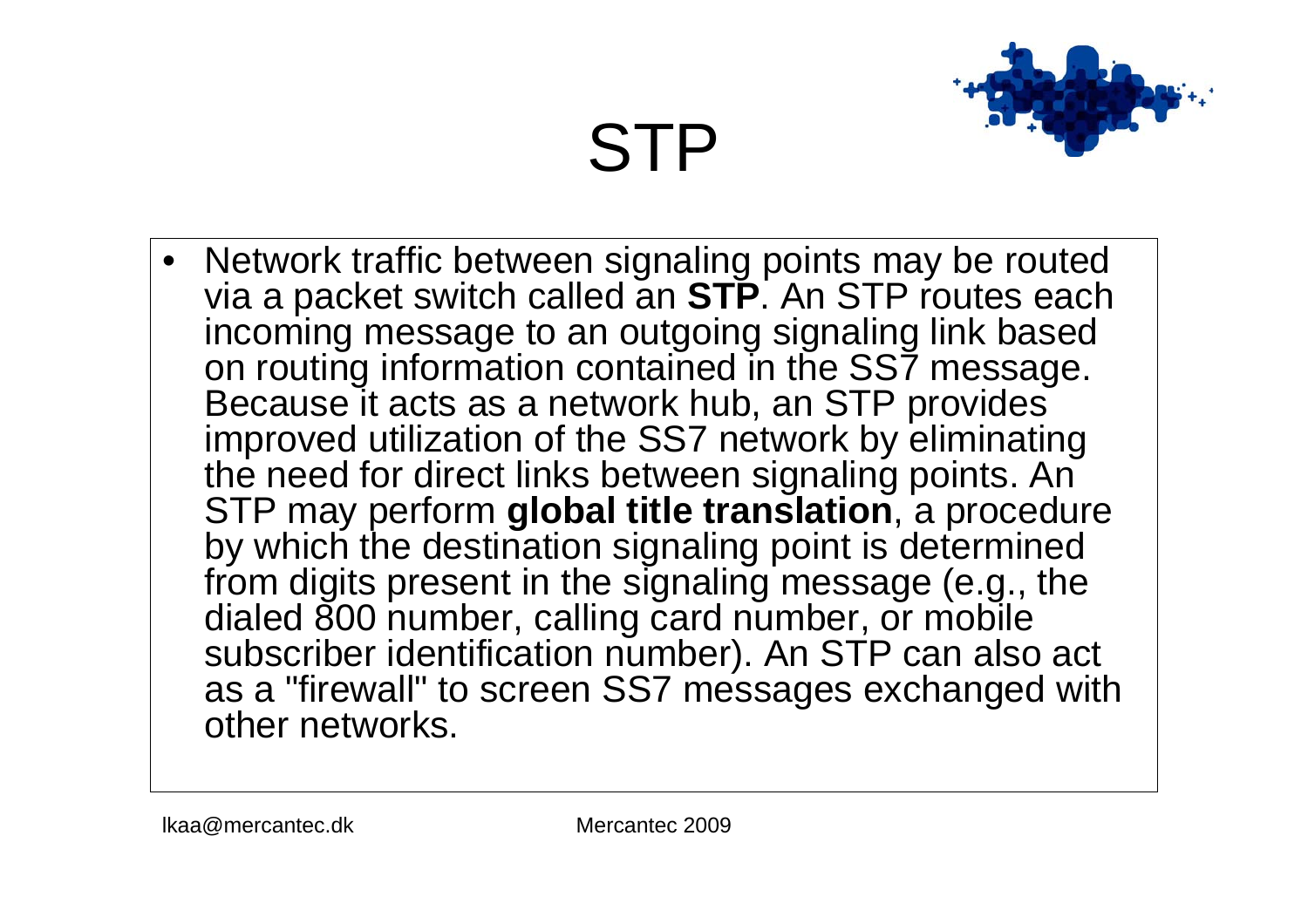### **SCP**

- 
- •Because the SS7 network is critical to call processing, SCPs and STPs are usually deployed in mated pair configurations in separate physical locations to ensure network-wide service in the event of an isolated failure. Links between signaling points are also provisioned in pairs. Traffic is shared across all links in the linkset. If one of the links fails, the signaling traffic is rerouted over another link in the **linkset**. The SS7 protocol provides both error correction and retransmission capabilities to allow continued service in the event of signaling point or link failures.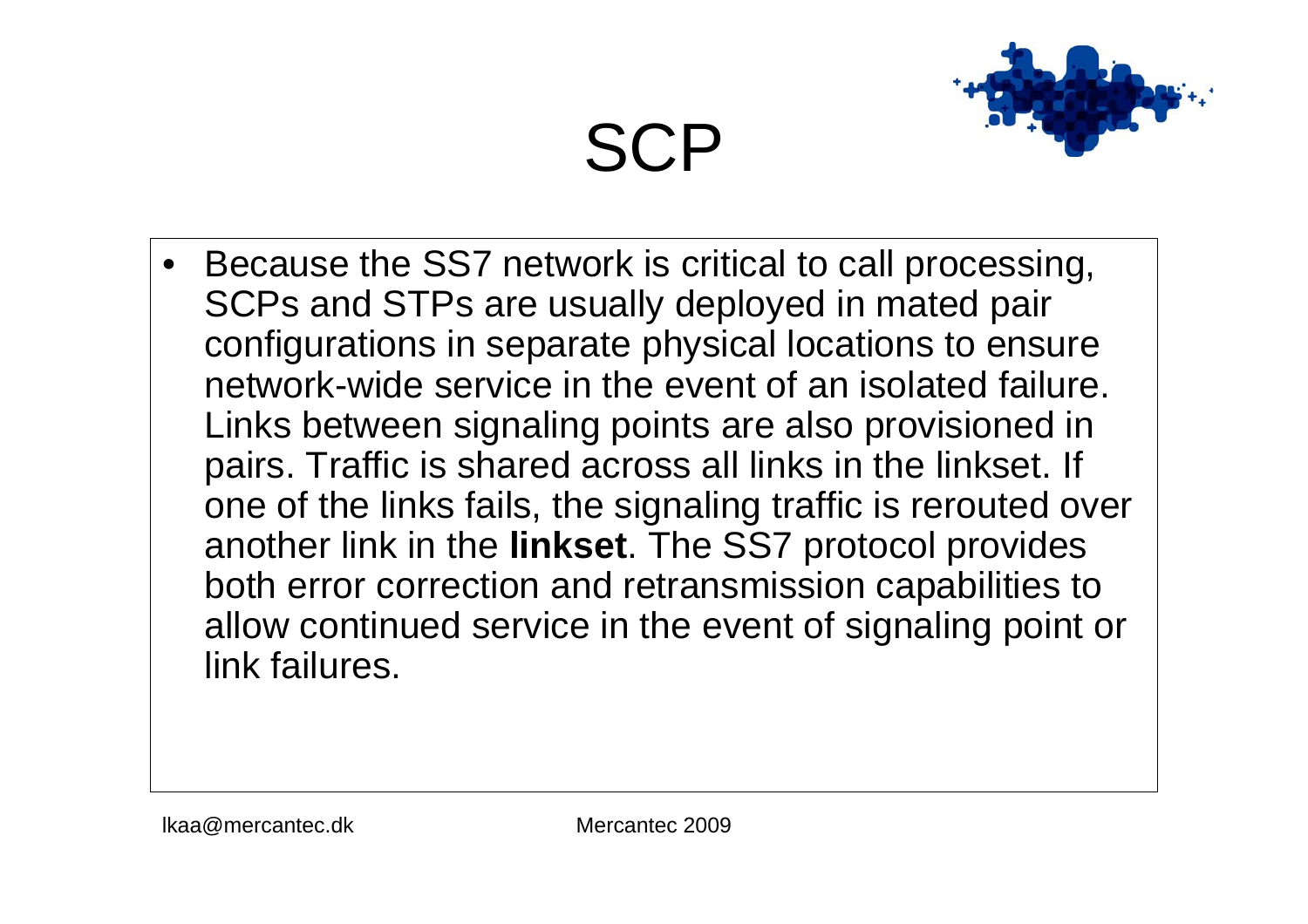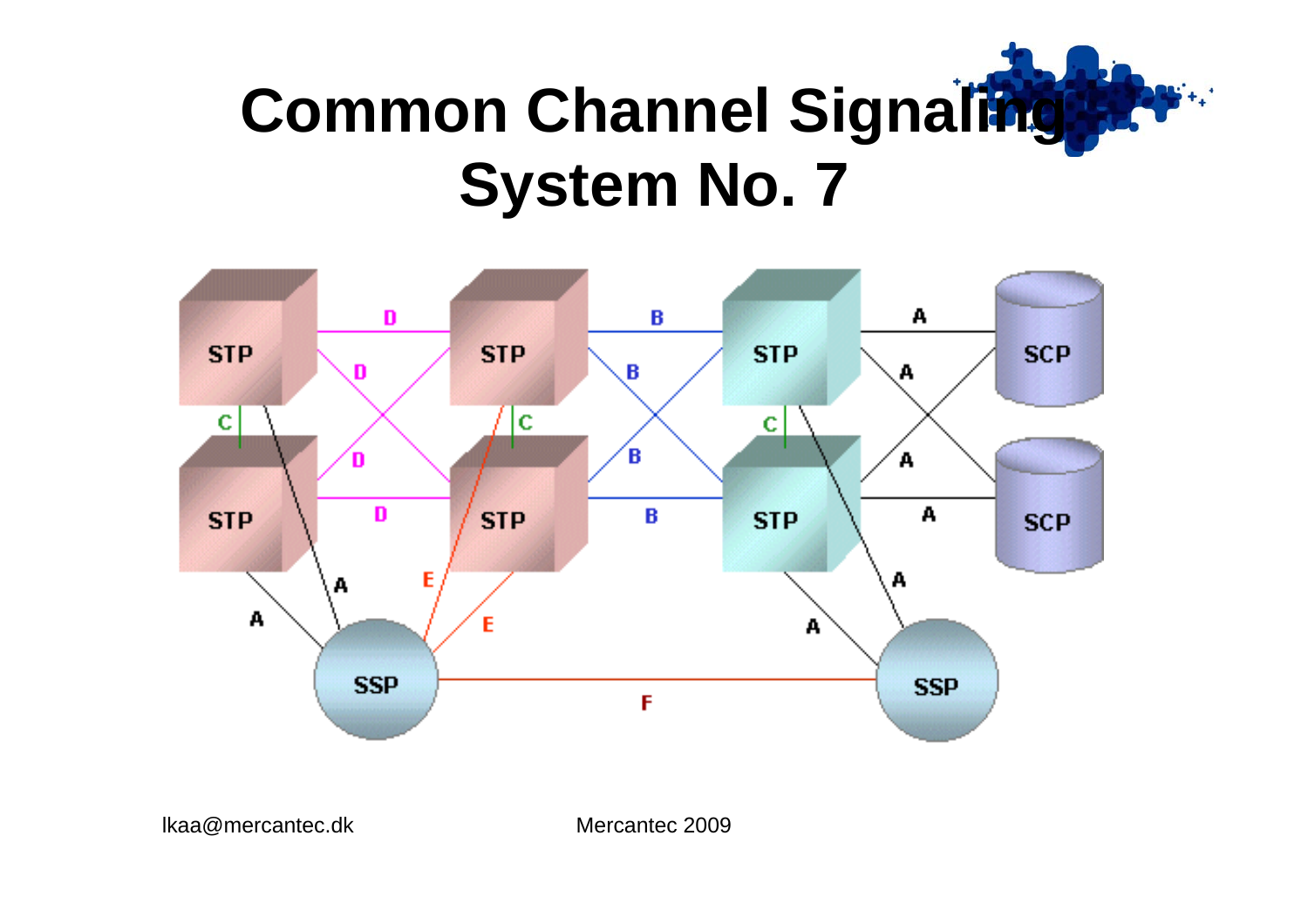- $\bullet$ **A** Link: An "A" (access) link connects a signaling end point (e.g., an SCP or SSP) to an STP. Only messages originating from or destined to the signaling end point are transmitted on an "A" link.
- •**B** Link:

A "B" (bridge) link connects an STP to another STP. Typic ally, a quad of "B" links interconnect peer (or primary) STPs (e.g., the STPs from one network to the STPs of another network). The distinc tion between <sup>a</sup>"B" link and a "D" link is rather arbitrary. For this reason, such links may be referred to as "B/D" links.

•**C** Link:

A "C" (cross) link connects STPs performing identical functions into a **mated pair**. A "C" link is used only when an STP has no other route available to a destination signaling point due to link failure(s). Note that SCPs may also be deployed in pairs to improve reliability; unlike STPs, howev er, mated SCPs are not interconnected by signaling links.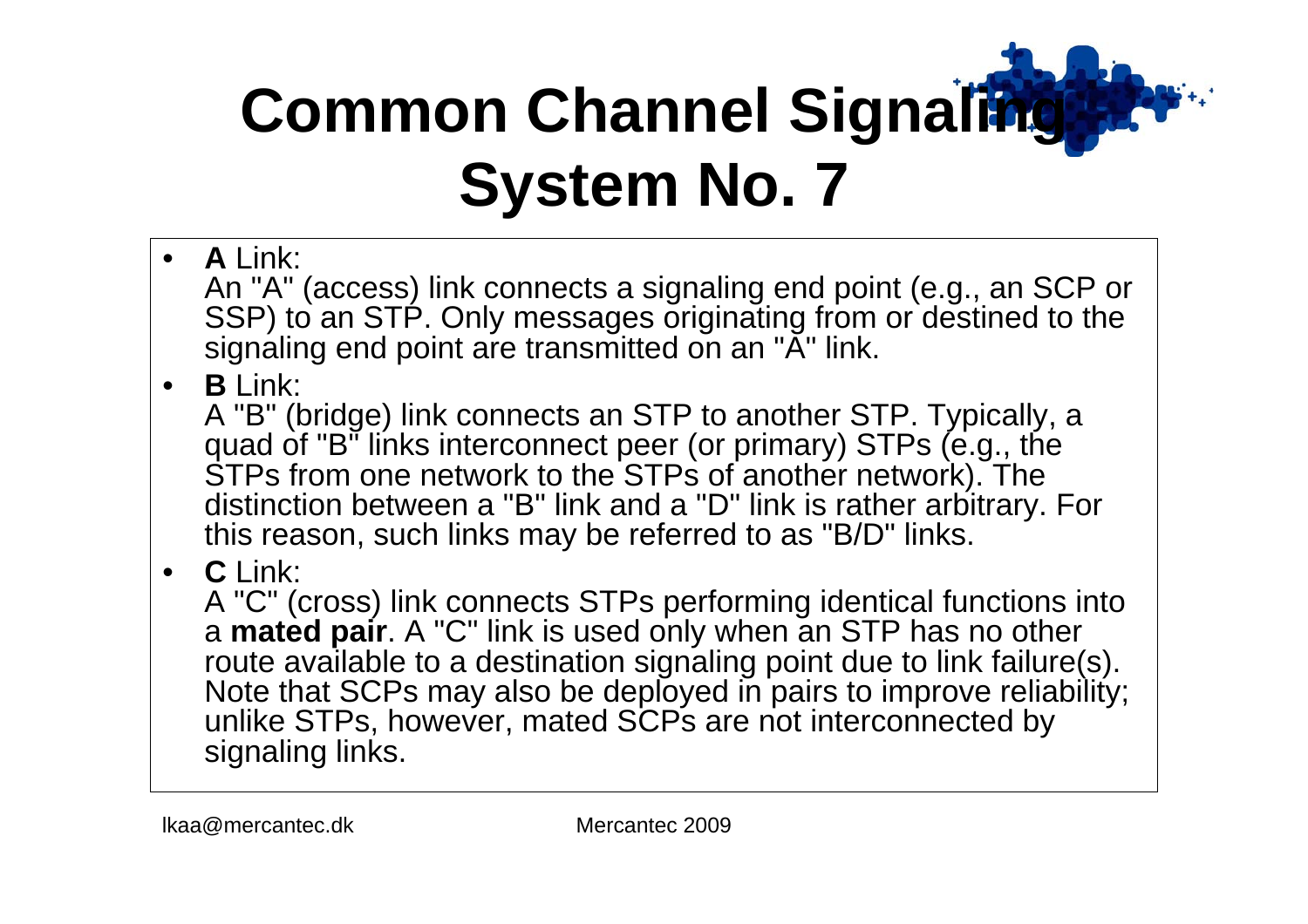- •**D** Link: A "D" (diagonal) link connects a secondary (e.g., local o r regional) STP pair to a primary (e.g., inter-network gateway) STP pair in a quad-link configuration. Secondary STPs within the same network are connected via a quad of "D" links. The distinction between a "B" link and a "D" link is rather arbitrary. For this reason, such links may b e referred to as "B/D" links.
- •**E** Link:

An "E" (extended) link connects an SSP to an alternate STP. "E" links provide an alternate signaling path if an SSP's "home" STP cannot be reached via an "A" link. "E" links are not usually provisioned unless the benefit of a marginally higher degree of reliability justifies the added expense.

•**F** Link:

An "F" (fully associated) link connects two signaling end points (i.e., SSPs and SCPs). "F" links are not usually used in networks with STPs. In networks without STPs, "F" links directly connect signaling points.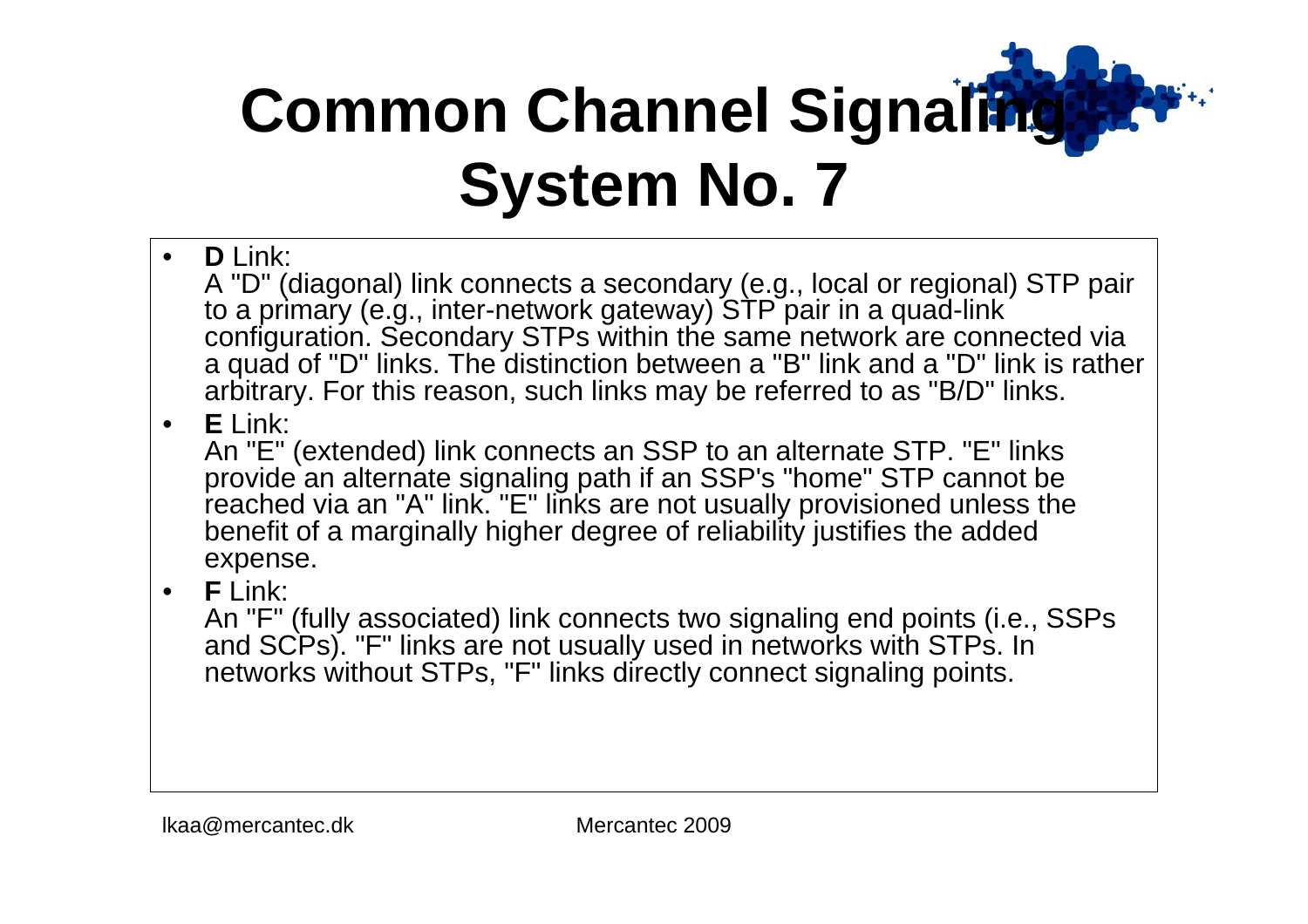

The OSI Reference Model and the SS7 Protocol Stack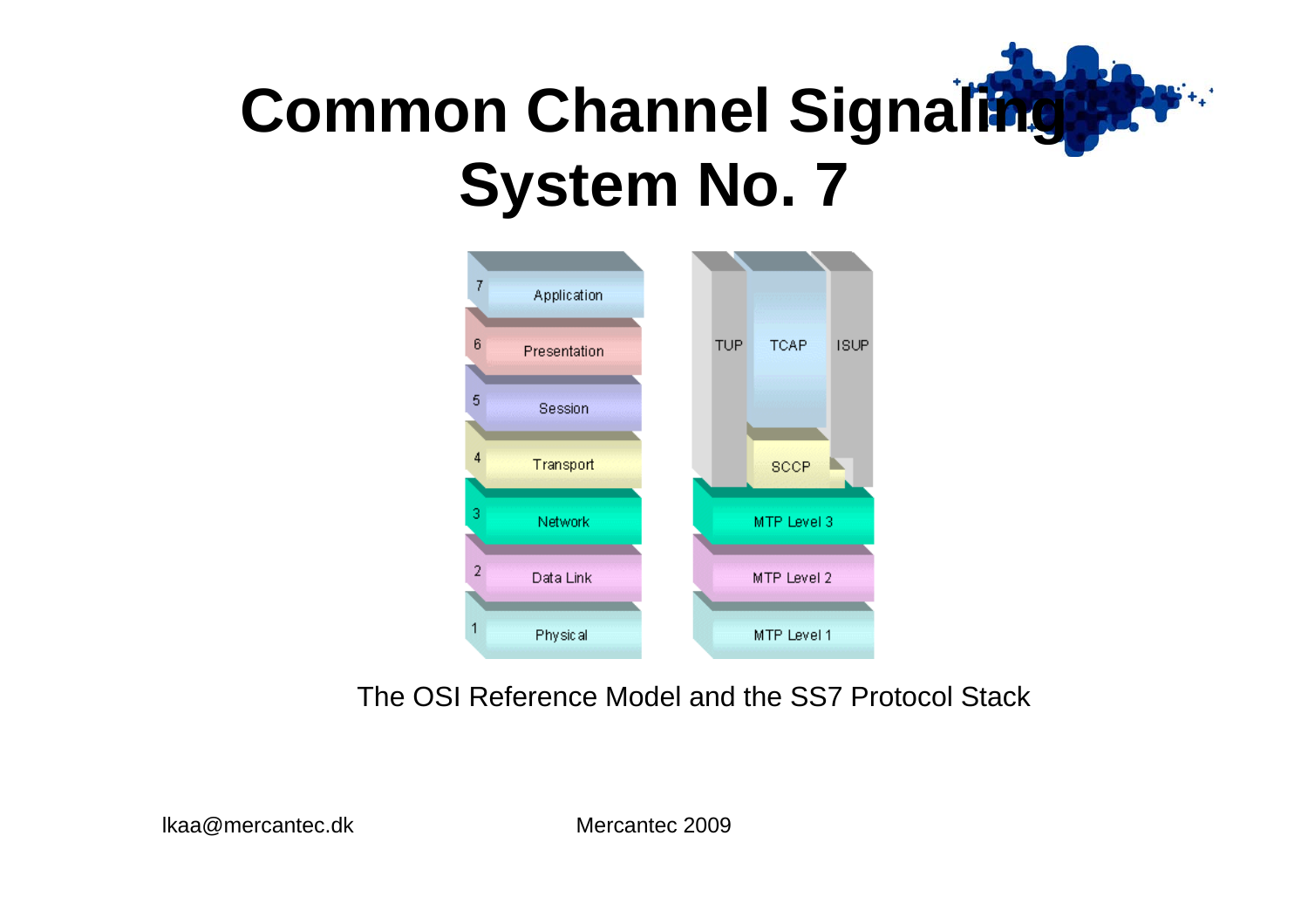# Lag 1-3



#### $\bullet$ **Message Transfer Part**

- The Message Transfer Part (MTP) is divided into three levels. The lowest level, **MTP Level 1**, is equivalent to the OSI Physical Layer. MTP Level 1 defines the physical, electrical, and functional characteristics of the digital signaling link. Physical inter faces defined include **E-1** (2048 kb/s; 32 64 kb/s channels), **DS-1** (1544 kb/s; 24 64kb/s channels), **V.35** (64 kb/s), **DS-0** (64 kb/s), and **DS-0A** (56 kb/s).
- • **MTP Level 2** ensures accurate end-to-end transmission of a message across a signaling link. Level 2 implements flow control, message sequence validation, and error checking. When an error occurs on a signaling link, the message (or set of messages) is retransmitted. MTP Level 2 is equivalent to the OSI Data Link Layer.
- •• MTP Level 3 provides message routing between signaling points in the SS7 network. MTP Level 3 re-routes traffic away from failed links and signaling points and controls traffic when congestion occurs. MTP Level 3 is equiv alent to the OSI Network Layer.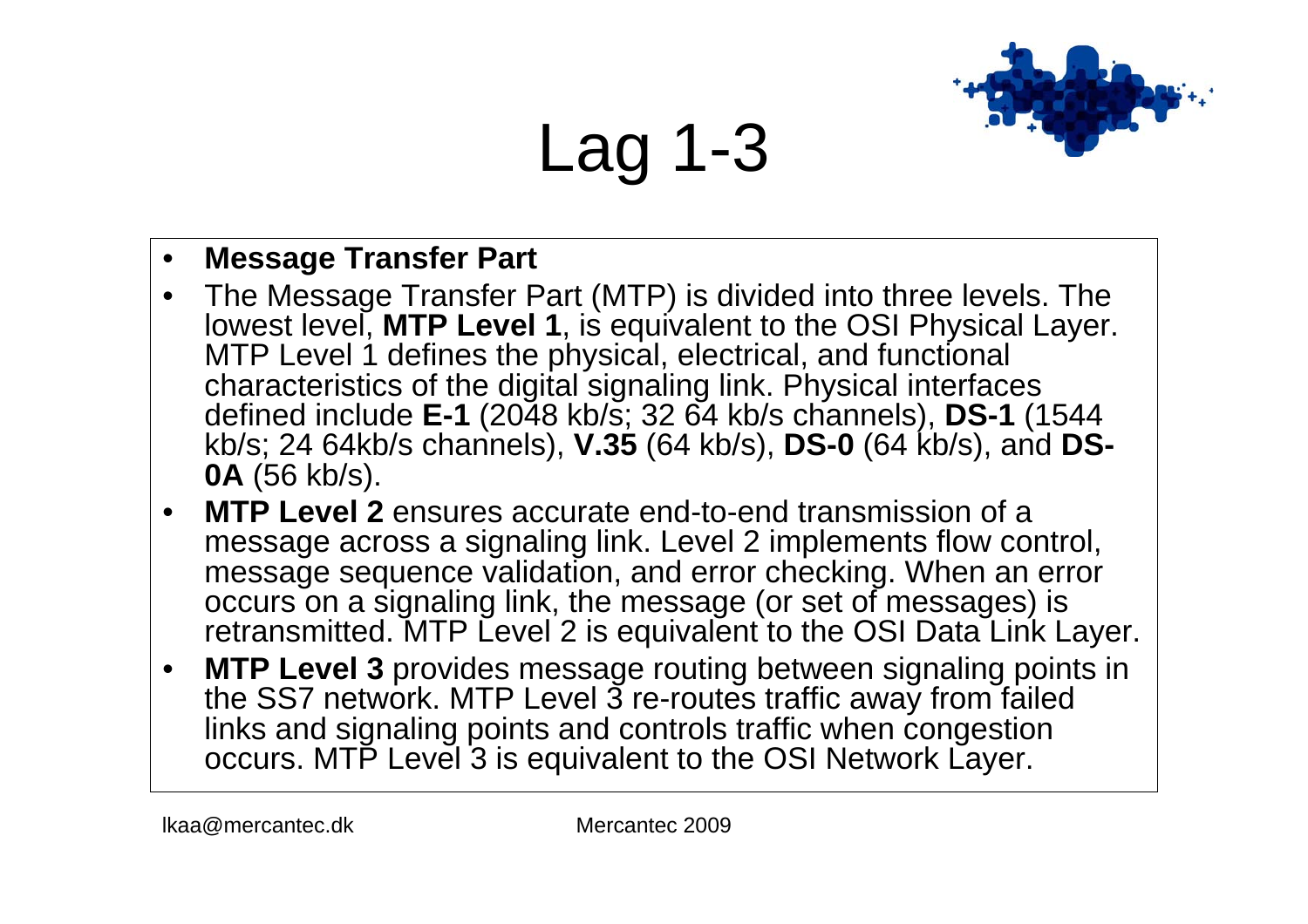#### Lag 4-7



•The ISDN User Part (ISUP) defines the protocol used to set-up, manage, and release trunk circuits that carry voice and data between ter minating line exchanges (e.g., between a calling party and a called party). ISUP is used for both ISDN and non-ISDN calls. However, calls that originate and terminate at the same switch do not use ISUP signaling.

#### •**Telephone User Part (TUP)**

•• In some parts of the world (e.g., China, Brazil), the Telephone User Part (TUP) is used to support basic call setup and tear-down. TUP handles analog circuits only. In many countries, ISUP has replaced TUP for call management.

#### •**Signaling Connection Control Part (SCCP)**

•SCCP provides connectionless and connection-oriented network services and **global title translation** (GTT) capabilities above MTP Level 3. A **global title** is an address (e.g., a dialed 800 number, calling card number, or mobile subscriber identification number) which is translated by SCCP into a destination point code and **subsystem number**. A subsystem number uniquely identifies an application at the destination signaling point. SCCP is used as the transport layer for T CAP-based services.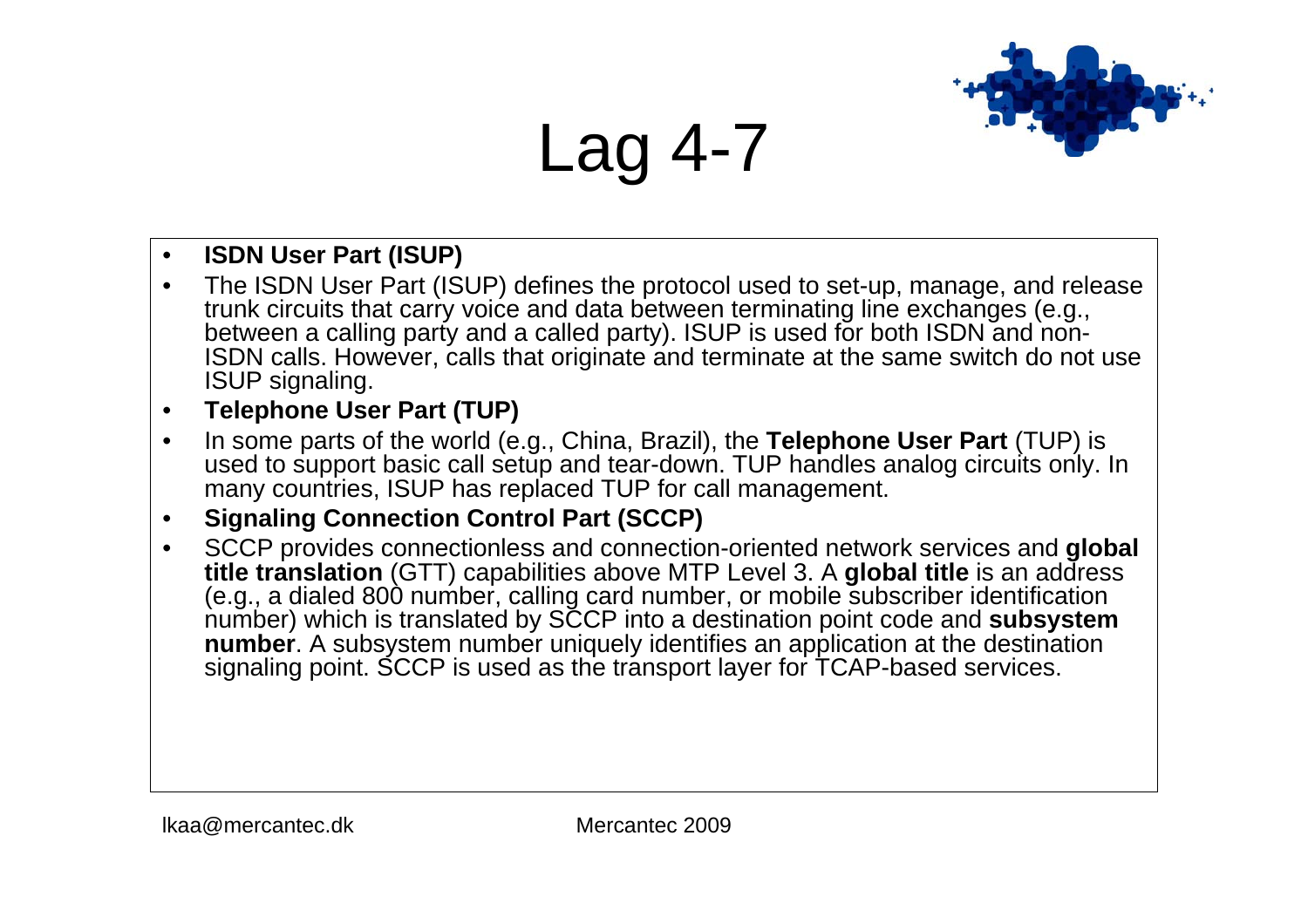Lag 4-7

- 
- •**Transaction Capabilitie s Applications Part (TCAP)**
- •TCAP supports the exchange of non-circuit related data between applic ations across the SS7 network using the SCCP connectionless service. Queries and responses sent between SSPs and SCPs are carried in TCAP messages. For example, an SSP sends a TCAP query to determine the routing number associated with a dialed 800/888 number and to check the personal identification number (PIN) o f a calling card user. In mobile networks (**IS-41** and **GSM**), TCAP carries **Mobile Application Part** (MAP) messages sent between mobile switches and databases to support user authentication, equipment identification, and roaming.
- • **Operations, Maintenance and Administration Part (OMAP) and ASE**
- •OMAP and ASE are areas for future definition. Presently, OMAP services may be used to verify network routing databases and to diagnose link problems.